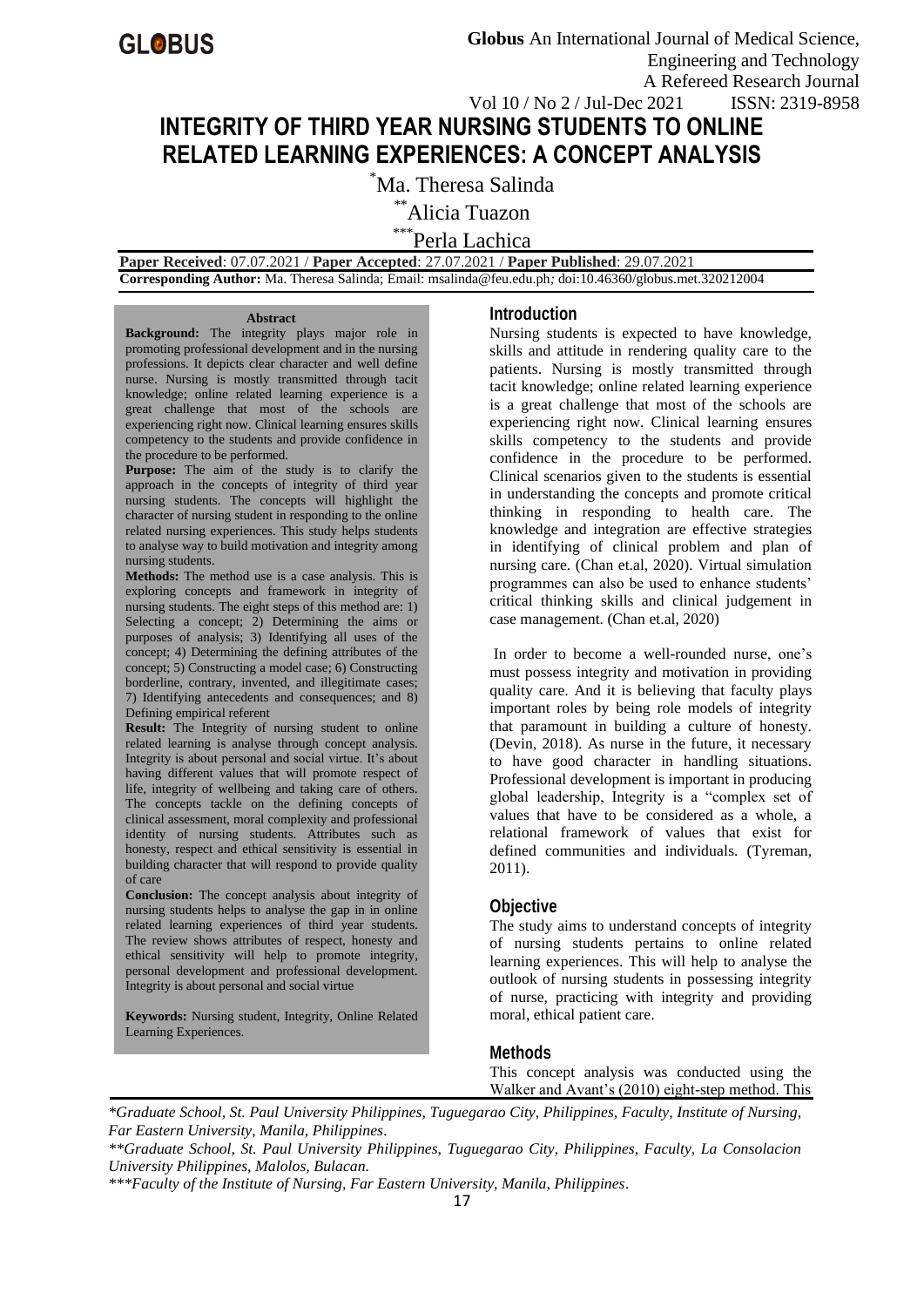method was used because it is one of the easiest and understandable methods for concept analysis, particularly for beginners. The eight steps of this method are: 1) Selecting a concept; 2) Determining the aims or purposes of analysis; 3) Identifying all uses of the concept; 4) Determining the defining attributes of the concept; 5) Constructing a model case; 6) Constructing borderline, contrary, invented, and illegitimate cases; 7) Identifying antecedents and consequences; and 8) Defining empirical referent (Walker and Avant, 2010).

# **Results**

#### **1. Uses of concept**

Nursing student integrity plays major role in facilitating quality of health care. Online related learning experiences plays great challenge in promoting integrity. Clinical learning will help to promote knowledge, skills and competency. Integrity in related learning also will serve as guidelines in procedure to be done. It also describes the rules for acting outside guidelines in patient care outcomes and point of views in the right thing to do. (Tyreman,2011)

#### **2. Clinical assessment**

Clinical learning is plays major roles in achieving quality of care and services to the patients. It is necessary for the students to acquire competency, develop knowledge, skills and character. There are challenges in providing integrity in online related learning experiences. The students are given clinical scenarios that they will going to solve and involve critical thinking. With the evidence base practice, the students still be able to anlyze, solve and comprehend the clinical scenarios. Clinical assessment will help the students to understand the concepts of different cases given to them. Although there are some situations which concern if the student is practicing integrity even in certain scenario like adhering personal integrity or professional integrity as future nurses which will become provider of care. (Dworkowitz,2013)

## **3. Professional identity of the student nurse**

As nurse professional identity is important that helps to examine implications for nursing practice. One challenge is how to develop a professional identity for the students. Nursing is professions that involves dedication in putting oneself to serve others. It is believed that developing professional identity start in nursing schools, this about embracing the core values of nursing and through engagement with student peers, nursing faculty, and patients. (Pullen, 2021). The development of a professional identity is an evolving process that includes your knowledge, skills, attitudes, and values. Being a role model for nursing is the best way to project an image that reflects your professional identity. (Pullen, 2021).

#### **4. Moral complexity**

Integrity is about personal and social virtue. It's about having different values that will promote respect of life, integrity of wellbeing and taking care of others (Ekeberg, 2011). As student nurse, whether face to face or online related experience it is necessary to practice integrity. It is doing or following rules and acting out the guidelines for the patient safety and outcome, (Tyreman, 2011).

## **5. Critical attributes**

The critical attributes are the core of concept analysis is to determine the defining attributes of the concept, i.e. a group of attributes which have the strongest relationship with the concept and allows analyzer to obtain a deep insight. These attributes differentiate the intended concept from similar or related concepts (Walker and Avant, 2010). The attributes of respect

## **6. Respect**

The student nurse must always show respect all the time. Showing sincerity and respect to the patients will promote openness and partnership in health care. This about accepting differences from others, their values, beliefs and practices. Respect and engagement shown during clinical learning will help to promote cooperation and partnership between nurse and patient. Having character of being respectful as students nurse will help to develop professional development and even personal development. Respect is an active value and can be conceptualized within the context of virtue ethics as a hybrid virtue having both intellectual and ethical components. (Gallagher, 2007).

## **7. Honesty**

Being honest is one of the best characters. Student nurse sometimes bombarded with work and deadlines needs to be meet. Honesty is about being true to oneself. It's about possessing character of being uprightness, truthfulness and sincerity. In RLE the students must follow procedure with sincerity or uprightness. Through analysing different scenarios this will help to promote the importance of being best version of oneself.

## **8. Ethical sensitivity**

Ethical sensitivity enables nurses and other professionals to respond morally to the suffering and vulnerability of those receiving professional care and services. (Weaver, 2008). Providing quality of care needs sensitivity in implementing care and services. Patient sensitivity is about providing care that suits on one's belief, values and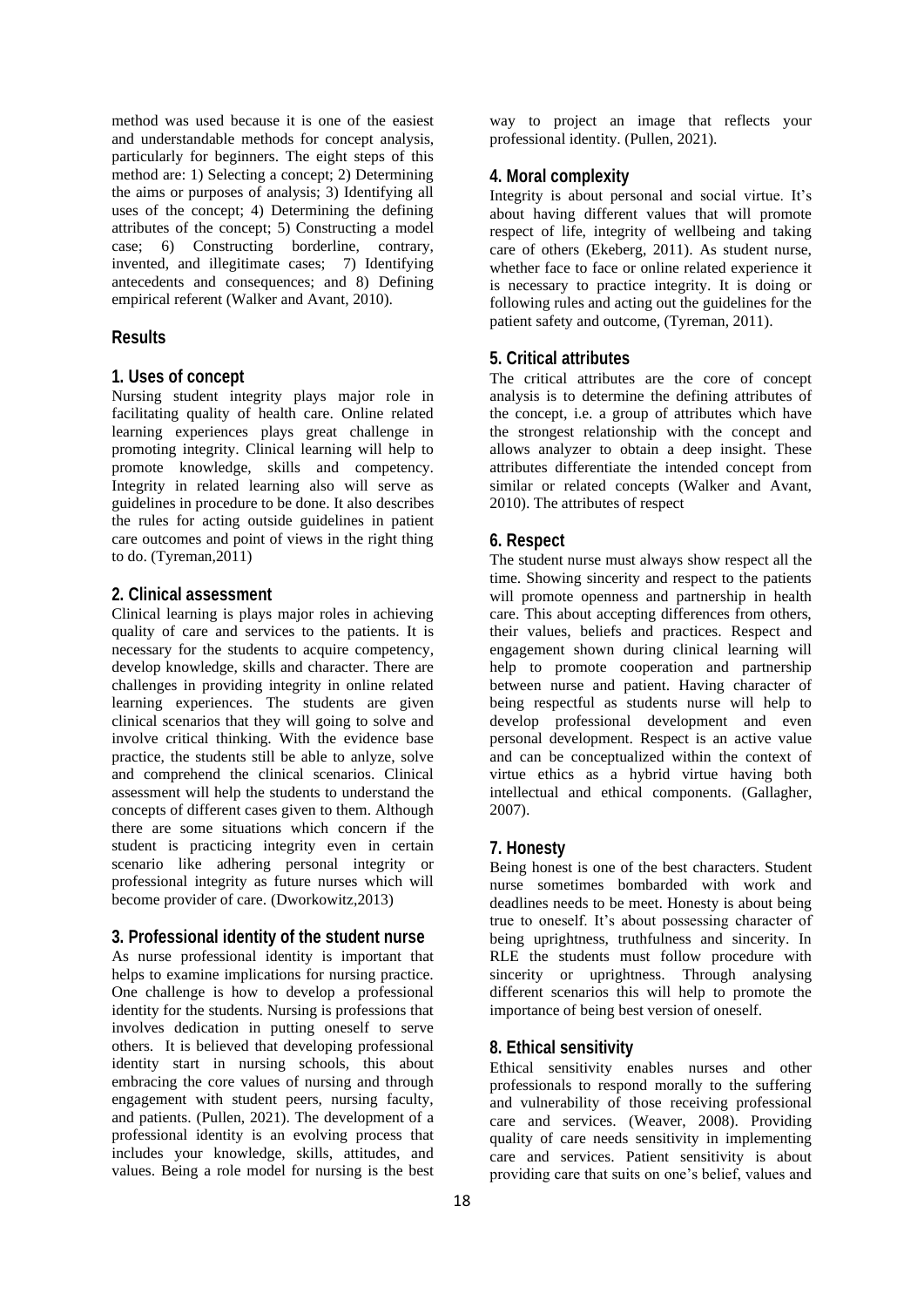practices. Clinical scenarios helps the students to follow what is right with weighing possible scenarios in responding to patient's needs.

## **9. Model case**

A model case is a "real life" example of the use of the concept that includes all the critical attributes (Walker and Avant 1995). This the scenario that signifies model case. Ms. April is third year student and suffering from stress, exhaustion and sometime experience anxiety. Financial crisis is one also problem in their family that can cause family problems. But despite challenges she vowed herself to become the best person that she can be by being perseverance, courageous, diligent student despite major challenges in the family. She promises to herself that she will do her best to serve for others and putting her arts in performing school activities and participating in community engagement in her simple way of helping. She is still very positive in challenges that life is bringing.

The development of a professional identity is an evolving process that includes your knowledge, skills, attitudes, and values. Being a role model for nursing is the best way to project an image that reflects your professional identity (Pullen, 2021).

#### **10. Borderline case**

Borderline cases contain some of critical attributes of the concept being examined but not all of them (walker and Avant, 1995). The following is an example of boarder line case Mr. Jose is third year nursing student which very hard working. He manages to do his requirements and did his very best to study even it is financially unstable. He came from broken family and experience hardship in life. Despite those experiences and hardship, he is humble and respectful others. He treated others with respect even his father who abandoned them when they are still a kid. Being respectful all the time is what he applies to the patient and make sure to provide quality of care that patient needs. He became more caring and humbler.

The case shows how life is challenging, despite problems if one's possessed character of being humble, respectful and positive, then there is no impossible in overcoming any problems in life. Rather than being resentful or being angry on the situations be still positive and promote sensitivity. Learning and appreciating with life challenges will help you to develop sense of professional development.

#### **11. Antecedents**

Antecedents are events which happen before the intended concept (Walker and Avant, 2010). The antecedents of the concept of integrity are learning goals and student-faculty relationship.

# **12. Learning goal**

Learning goals is about providing an example that represent dimension of caring. This is about what roles that student nurse must have in providing quality of care. Learning goals is having well planned strategies, mutual goals that will facilitate learning goals that will help them to attain their dreams. (Stewart, 2018). The goals and objectives is important in facilitating learning that promote knowledge, competencies and skills in handling real life patient scenarios.

The learning goals for nursing students include deep understanding in clinical scenarios and professional boundaries.

### **13. Student-faculty relationships**

Student nurse learning within clinical field is important in developing critical thinking. Student and faculty partnership will promote collaboration and facilitate learning especially in the clinical area. Positive relationship fosters if there is mutual respect from one another that involve that faculty is there to guide the students in their activities, helping to acquire competencies in skills and theories and at the same time an agent of change for the student. On the part of the students, it necessary to actively communicated with the faculty, exchanging ideas that promote in the development of logical reasoning and creative thinking.

#### **14. Consequences**

Consequences of a concept are events that happen due to its presence (Walker and Avant, 2010). The consequences of cultural competence include consequences related to Positive attitude, strengthen critical thinking and engagement and collaboration

#### **15. Positive outlook in caring**

Nursing students have positive attitude and strong motivation in performing task that they need to perform. This include exhibit stability mentally and emotionally. Through mentoring or preceptor ship during related learning experiences will lead to positive outcome of the performances. (Stewart, 2018). The student performance academic performance or achievement varies on the interpersonal skills. Nursing students must also develop awareness and sensitivity in caring the patient. Respecting and accepting each diversity will promote quality of care. Positive interaction will promote collaboration and partnership in achieving optimum level of wellness.